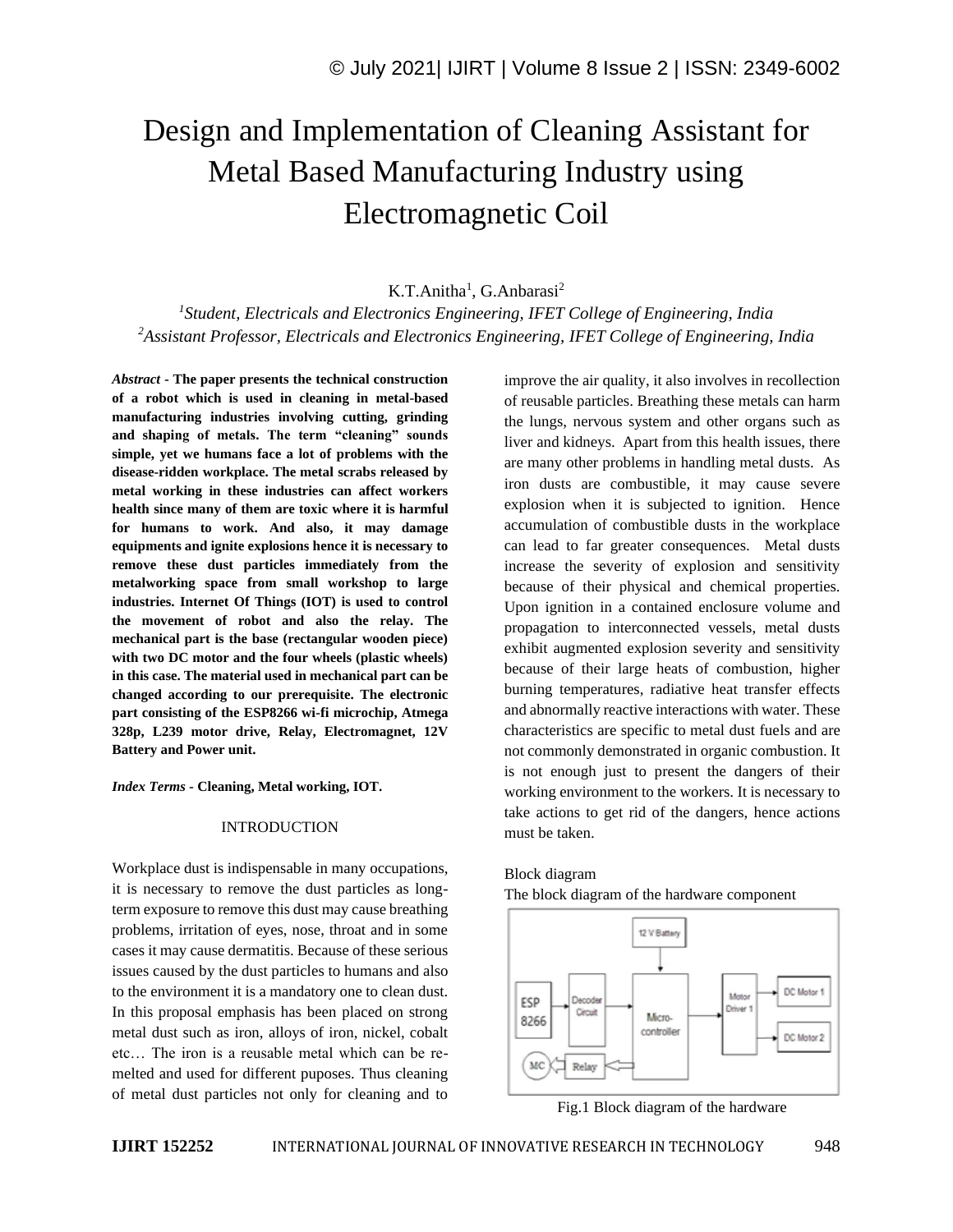# ESP8266

The ESP8266 WiFi Module is a 32-bit tensilica processor and self-contained Security Operations Centre (SOC) with integrated TCP/IP protocol stack that can give any microcontroller access to the WiFi network. The ESP8266 is capable of either hosting an application or offloading all WiFi networking functions from another application processor. It is cost effective board.



Fig.2 Control buttons using IOT

#### Power supply

The ac voltage, typically 220V rms, is connected to a transformer, which steps that ac voltage down to the level of the desired dc output. A diode rectifier then provides a full wave rectified voltage that is initially filtered by a simple capacitor filter to produce a dc voltage.

This resulting dc voltage usually has some ripple or ac voltage variation. A regulator circuit removes the ripples and remains the same dc value even if the input dc voltage varies, or the load connected to the output dc voltage changes. This voltage regulation is usually obtained using one of the popular voltage regulator IC units.

#### 12V 1.3AH Sealed Lead Acid Battery

The 'Online' range of sealed lead acid batteries are maintenance free, valve regulated, and leak proof ideally suited to all 'standby applications. There will be no loss in power output over the battery life. Low self-discharge of about 2-3% per month compared with 20-30% for more common battery systems. Quality construction with no compromise on materials to ensure a long service life. Low internal resistance means a high discharge rate. Wide operating

temperature range operating between  $-15^{\circ}$  C to  $+50^{\circ}$ C when fully charged.

## Microcontroller

The Arduino Uno is a microcontroller board based on the ATmega328 (datasheet). It has 14 digital input/output pins (of which 6 can be used as PWM outputs), 6 analog inputs, a 16 MHz ceramic resonator, a USB connection, a power jack, an ICSP header, and a reset button. It contains everything needed to support the microcontroller; simply connect it to a computer with a USB cable or power it with a AC-to-DC adapter or battery to get started.

The Uno differs from all preceding boards in that it does not use the FTDI USB-to-serial driver chip. Instead, it features the Atmega16U2 (Atmega8U2 up to version R2) programmed as a USB-to-serial converter. Revision 2 of the Uno board has a resistor pulling the 8U2 HWB line to ground, making it easier to put into DFU mode.

| (PCINT14/RESET) PC6□1             | 28 T PC5 (ADC5/SCL/PCINT13) |
|-----------------------------------|-----------------------------|
| (PCINT16/RXD) PD0□2               | 27 D PC4 (ADC4/SDA/PCINT12) |
| (PCINT17/TXD) PD1□3               | 26 O PC3 (ADC3/PCINT11)     |
| (PCINT18/INT0) PD2 <sup>1</sup> 4 | 25 PC2 (ADC2/PCINT10)       |
| (PCINT19/OC2B/INT1) PD3 [ 5       | 24 PC1 (ADC1/PCINT9)        |
| (PCINT20/XCK/T0) PD4 □ 6          | 23 D PC0 (ADC0/PCINT8)      |
| $VCC \Box 7$                      | 22 ∏ GND                    |
| $GND \sqcap 8$                    | 21 □ AREF                   |
| (PCINT6/XTAL1/TOSC1) PB6□9        | 20 □ AVCC                   |
| (PCINT7/XTAL2/TOSC2) PB7 C 10     | 19 D PB5 (SCK/PCINT5)       |
| (PCINT21/OC0B/T1) PD5 C 11        | 18 D PB4 (MISO/PCINT4)      |
| (PCINT22/OC0A/AIN0) PD6□12        | 17 D PB3 (MOSVOC2A/PCINT3)  |
| (PCINT23/AIN1) PD7 C 13           | 16 D PB2 (SS/OC1B/PCINT2)   |
| (PCINT0/CLKO/ICP1) PB0□14         | 15 D PB1 (OC1A/PCINT1)      |
|                                   |                             |

Fig.3 Pin diagram of Atmega 328p

## L293 Motor Drive

The L293 is an integrated circuit motor driver that can be used for simultaneous, bi-directional control of two small motors. Small means small. The L293 is limited to 600 mA, but in reality, can only handle much small currents unless you have done some serious heat sinking to keep the case temperature down.

The pinout for the L293 in the 16-pin package is shown below in top view. Pin 1 is at the top left when the notch in the package faces up. Note that the names for pin functions may be slightly different than what is shown in the following diagrams.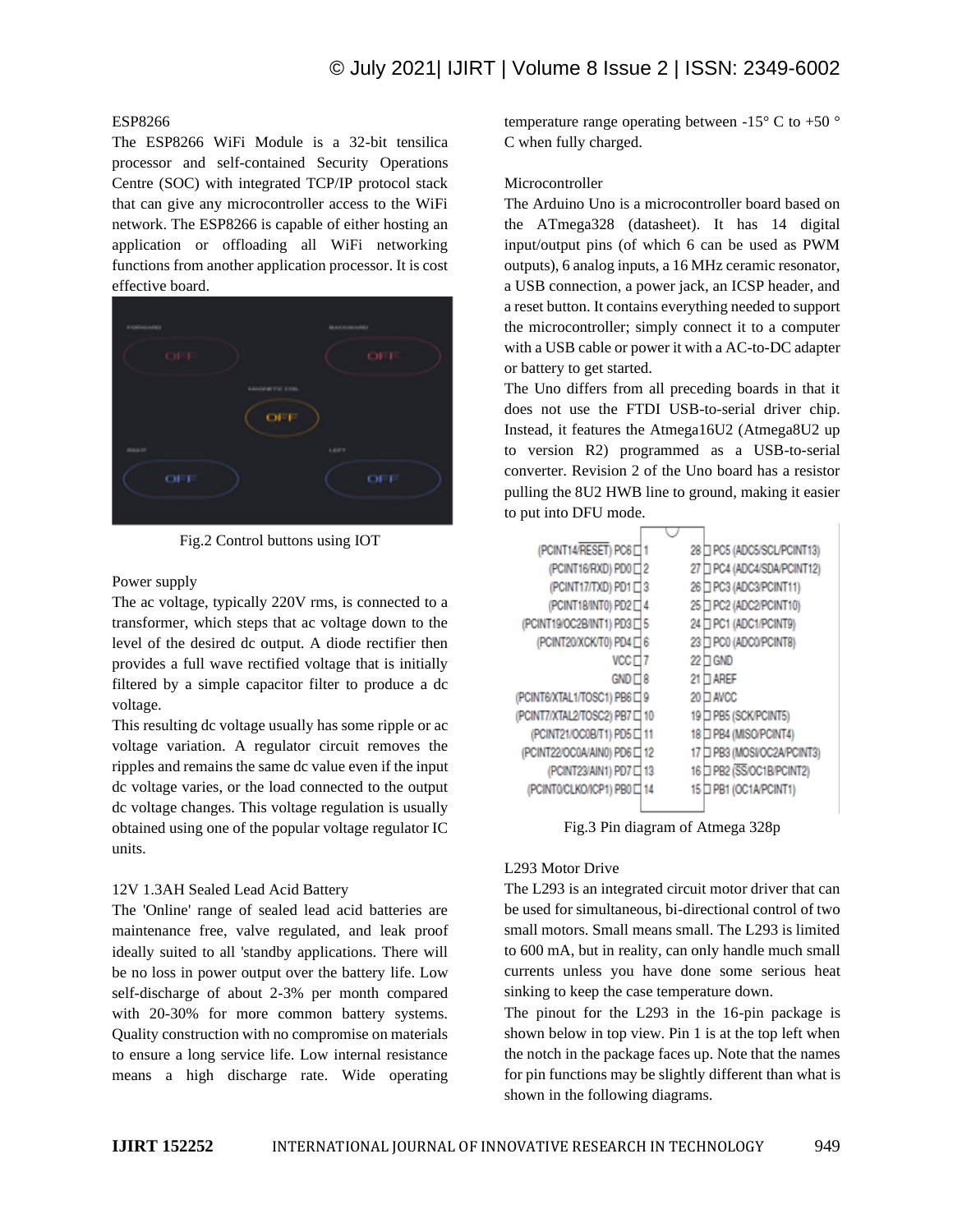

### **CONNECTION DIAGRAMS**

### Fig.4.Connection diagram of L293 motor drived

## 12 V Dc motor

A DC motor in simple words is a device that converts direct current (electrical energy) into mechanical energy. It's of vital importance for the industry today.



Fig.5 DC motor

### Relay

A relay is an electromagnetic switch operated by a relatively small electric current that can turn on or off a much larger electric current. The heart of a relay is an electromagnet (a coil of wire that becomes a temporary magnet when electricity flows through it) Electromagnetic relays are those relays which are operated by electromagnetic action. Modern electrical protection relays are mainly microprocessor based, but still electromagnetic relay holds its place. It will take much longer time to be replaced all electromagnetic relays by microprocessor based static relays. So before going through detail of protection relay system we should review the various types of electromagnetic relay.

# Magnetic coil

DC 12V KK-P25/20 8KG Lifting Solenoid Electromagnet consists of an iron core and a coil to attract magnetic substances, using the magnetic action induced by electric current, only while the current is applied. This compact functional device offers high power with high reliability. The structure and design

to release the residual magnetism left after deenergization is also one of its unique features.



Fig.6 Magnetic coil

### Working

The working of the proposed system is based on the user control. The user can control the movement of the robot through internet. The magnetization and demagnetization of magnet coil is controlled by the relay used. The relay is also operated through internet. Where there is a strong metal dust like iron steel etc it can attracted by the magnetic coil and thereby the dust is cleaned up from the workspace.

### Hardware implementation



### RESULT

The overall objective of the paper is design and implement a cleaning assistant for metal-based industry with effective performance.

## **CONCLUSION**

In this paper represents the cleaning assistant for metal-based manufacturing industries and also for small workshops. This model improves the safety of the workers and also improving the quality of air.

### REFERENCES

[1] Design and Development of River Cleaning Robot Using IoT Technology on 2020 16th IEEE International Colloquium on Signal Processing & its Applications (Mohammed, M. N., Al-Zubaidi,